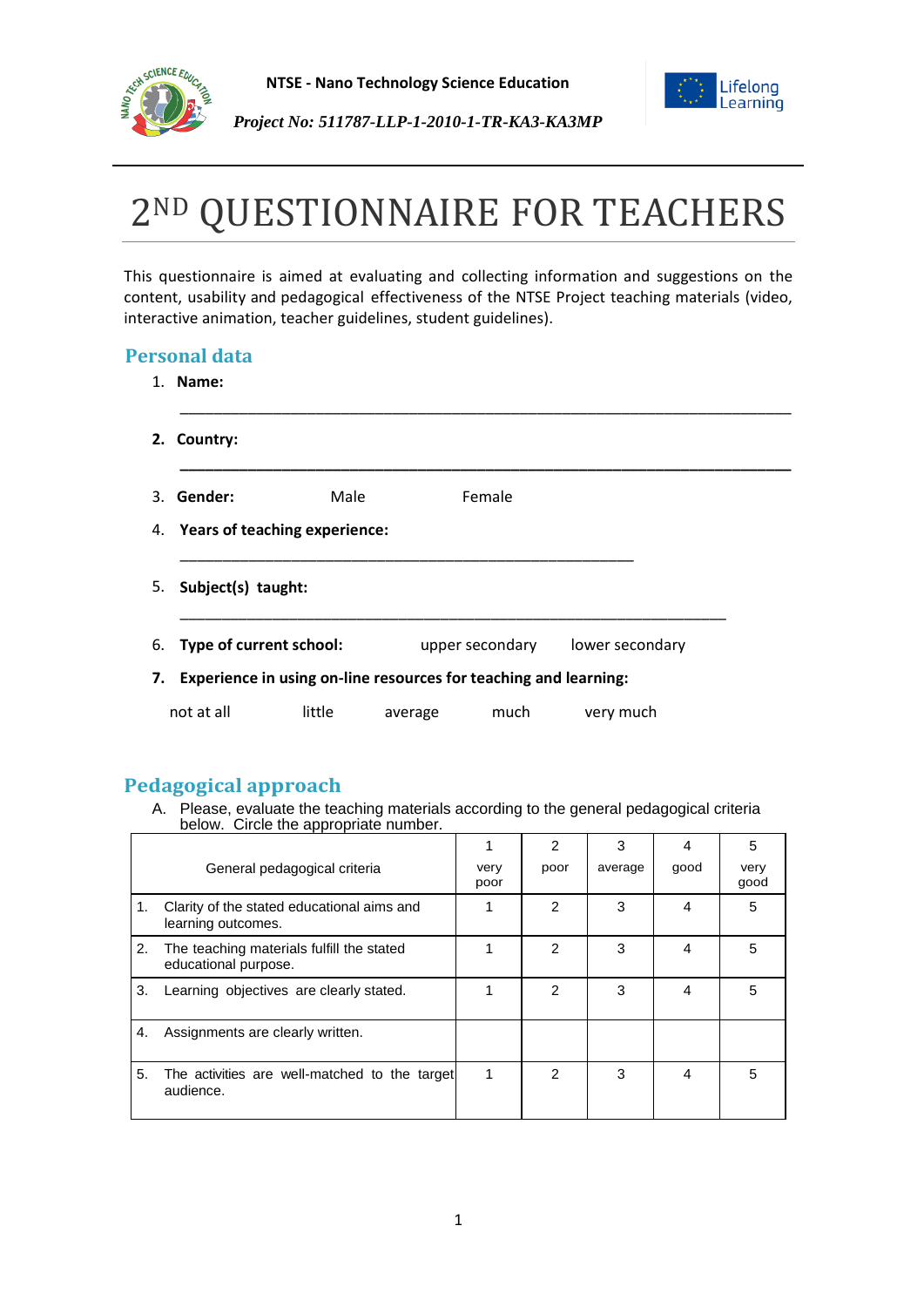



#### B. Please, circle a number to indicate the extent to which the teaching materials enables the student to:

|    |                                                                              | 1          | $\mathcal{P}$  | 3       | 4    | 5            |
|----|------------------------------------------------------------------------------|------------|----------------|---------|------|--------------|
|    | Student-focused pedagogical requirements                                     | not at all | little         | average | much | very<br>much |
|    |                                                                              |            |                |         |      |              |
| 1. | Set his/her own learning objectives                                          | 1          | $\mathcal{P}$  | 3       | 4    | 5            |
| 2. | Choose among different alternatives<br>of<br>studying and using the resource | 1          | 2              | 3       | 4    | 5            |
| 3. | Search for and explore information                                           | 1          | $\mathcal{P}$  | 3       | 4    | 5            |
| 4. | Collect and extract information                                              | 1          | $\mathcal{P}$  | 3       | 4    | 5            |
| 5. | Study material by him/herself                                                | 1          | $\mathcal{P}$  | 3       | 4    | 5            |
| 6. | Experiment and play with material                                            | 1          | $\mathcal{P}$  | 3       | 4    | 5            |
| 7. | Exchange and share information with peers<br>(other students)                | 1          | 2              | 3       | 4    | 5            |
| 8. | Collaborate<br>with<br>peers<br>in l<br>a<br>common<br>workspace             | 1          | $\mathfrak{p}$ | 3       | 4    | 5            |
| 9. | Ask for and receive support from subject<br>area experts                     | 1          | $\mathcal{P}$  | 3       | 4    | 5            |
|    | 10. Take tests in order to assess him/herself                                | 1          | $\mathcal{P}$  | 3       | 4    | 5            |

#### C. Please, circle a number to indicate the extent to which which the teac hing materials enables the teacher to:

| Teacher-focused pedagogical requirements |                                                                         |            | 2      |         |      | 5            |
|------------------------------------------|-------------------------------------------------------------------------|------------|--------|---------|------|--------------|
|                                          |                                                                         | not at all | little | average | much | verv<br>much |
|                                          | Set his/her own learning objectives                                     |            | 2      |         |      |              |
| 2.                                       | Search for and explore information                                      |            | 2      | 3       |      |              |
| 3.                                       | Collect and extract information                                         |            | 2      | 3       |      |              |
| $\mathbf{4}$                             | Communicate with students                                               |            | 2      | 3       |      |              |
| 5.                                       | Ask for and receive professional support<br>from nanotechnology experts |            | 2      | 3       |      |              |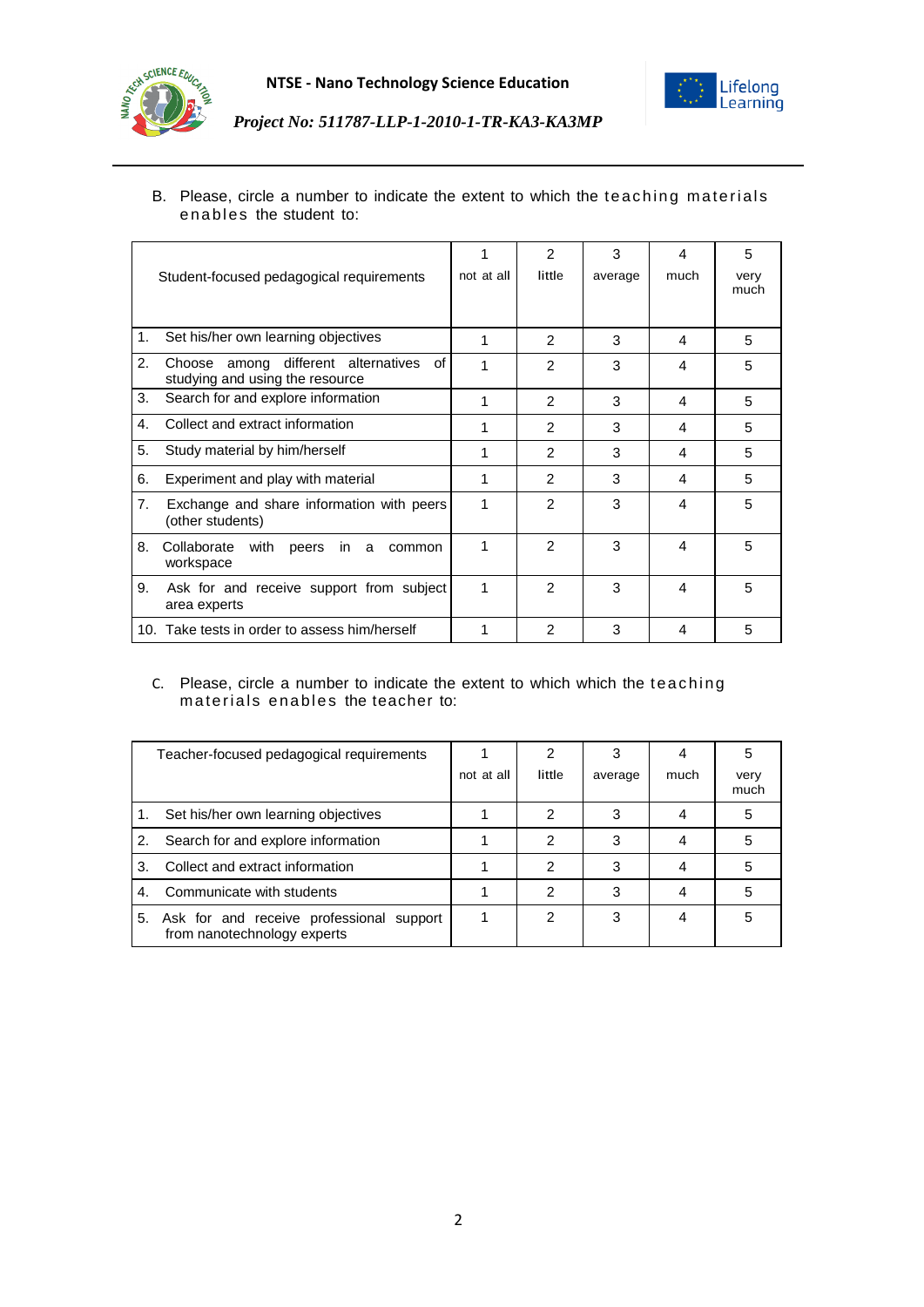



# **Content Efficiency**

D. Please, evaluate the teaching materials according to the criteria below. Circle the appropriate number.

|    |                                                                                                                                 | 1            | $\overline{2}$ | 3       | 4    | 5            |
|----|---------------------------------------------------------------------------------------------------------------------------------|--------------|----------------|---------|------|--------------|
|    | Criteria                                                                                                                        | not at all   | little         | average | much | very<br>much |
|    | Information                                                                                                                     |              |                |         |      |              |
| 1. | The information included is detailed and<br>extensive.                                                                          | $\mathbf{1}$ | 2              | 3       | 4    | 5            |
| 2. | The information included is relevant to the<br>stated educational objectives.                                                   | 1            | 2              | 3       | 4    | 5            |
| 3. | The information included is appropriate for<br>the identified target audience.                                                  | $\mathbf{1}$ | 2              | 3       | 4    | 5            |
| 4. | The information included enriches school<br>curriculum.                                                                         | $\mathbf{1}$ | 2              | 3       | 4    | 5            |
| 5. | The information included is linked with other<br>relevant on-line resources.                                                    | 1            | $\overline{2}$ | 3       | 4    | 5            |
| 6. | The information included is free of political,<br>cultural, social, gender and racial bias,<br>demeaning labels or stereotypes. | $\mathbf{1}$ | 2              | 3       | 4    | 5            |
| 7. | The information included is up to date with<br>current nanotechnology topics.                                                   |              |                |         |      |              |
| 8. | The sources of the information included are<br>clearly stated.                                                                  | $\mathbf{1}$ | $\overline{2}$ | 3       | 4    | 5            |
|    | <b>Structure</b>                                                                                                                |              |                |         |      |              |
|    | 9. The information included is well-structured<br>and organized.                                                                | 1            | $\overline{2}$ | 3       | 4    | 5            |
|    | 10. The texts included are well-structured.                                                                                     | $\mathbf{1}$ | $\mathcal{P}$  | 3       | 4    | 5            |
|    | 11. The labeling of sections is representative of<br>the information included in them.                                          | $\mathbf{1}$ | $\mathcal{P}$  | 3       | 4    | 5            |
|    | 12. The on-line resources<br>linked with<br>the<br>information are relevant.                                                    | 1            | 2              | 3       | 4    | 5            |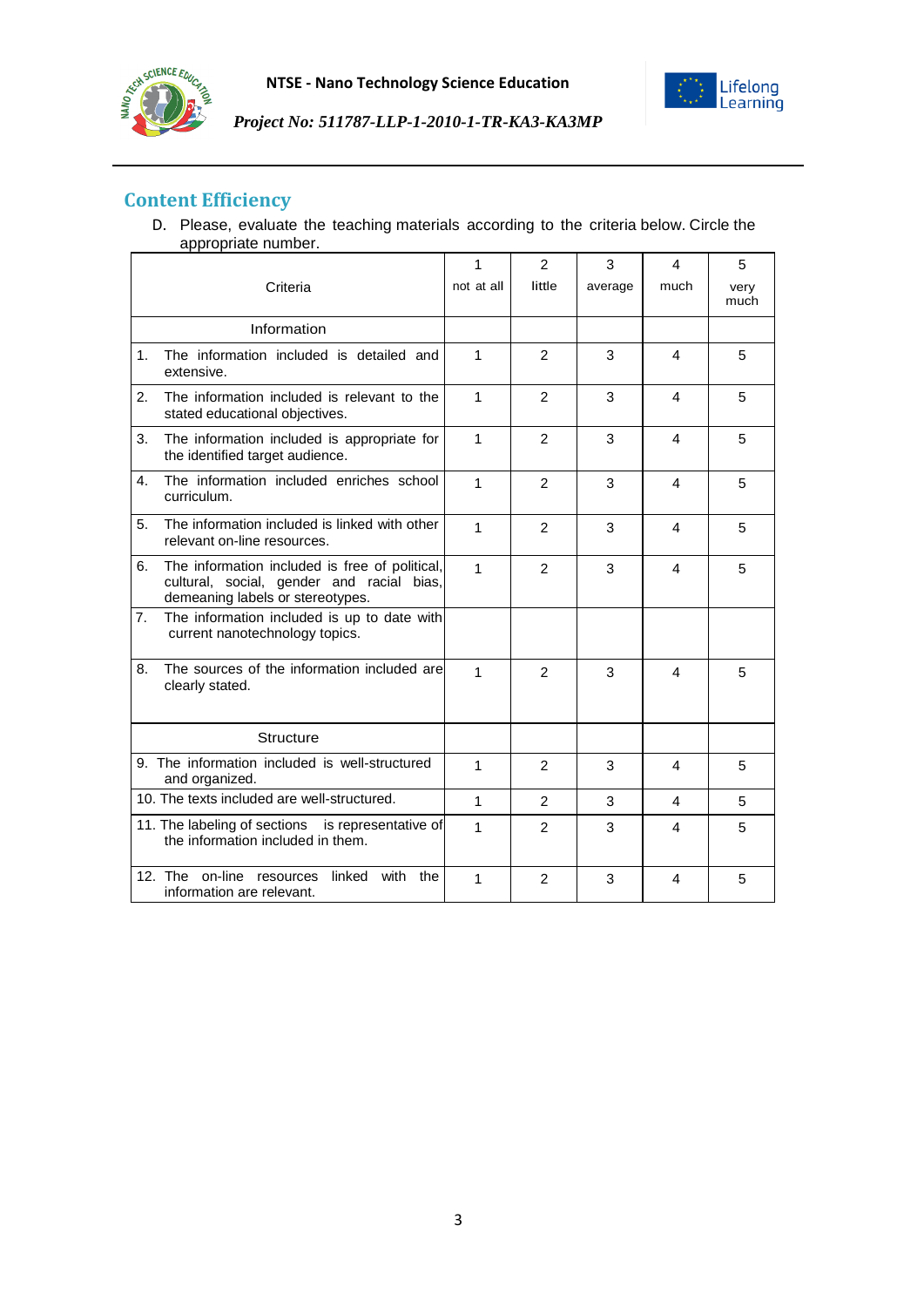



| Presentation / design                                                                                                                    |   |               |   |   |   |
|------------------------------------------------------------------------------------------------------------------------------------------|---|---------------|---|---|---|
| 13. The pictorial and sound information included<br>is accompanied by relevant labels.                                                   | 1 | $\mathcal{P}$ | 3 | 4 | 5 |
| 14. The texts included are legible, in terms of<br>colour.<br>size<br>and<br>type<br>lettering,<br>of<br>arrangement and visual effects. | 1 | $\mathcal{P}$ | 3 | 4 | 5 |
| 15. The graphics, images, video and virtual<br>reality included are well-presented, in terms<br>of resolution, colour and size.          | 1 | 2             | 3 | 4 | 5 |
| 16. The sound information included is well-<br>presented, in terms of technical quality.                                                 | 1 | $\mathcal{P}$ | 3 | 4 | 5 |
| 17. Graphics, images, sound, video and virtual<br>reality used are appropriate for the purpose<br>of the resource.                       | 1 | $\mathcal{P}$ | 3 | 4 | 5 |
| 18. The use of graphics, images, sound, video<br>and virtual reality facilitates understanding.                                          | 1 | $\mathcal{P}$ | 3 | 4 | 5 |
| Accuracy                                                                                                                                 |   |               |   |   |   |
| 19. The links included in the resource are valid<br>and up to date.                                                                      | 1 | $\mathcal{P}$ | 3 | 4 | 5 |
| 20. The language used is grammatically and<br>syntactically accurate.                                                                    | 1 | $\mathcal{P}$ | 3 | 4 | 5 |